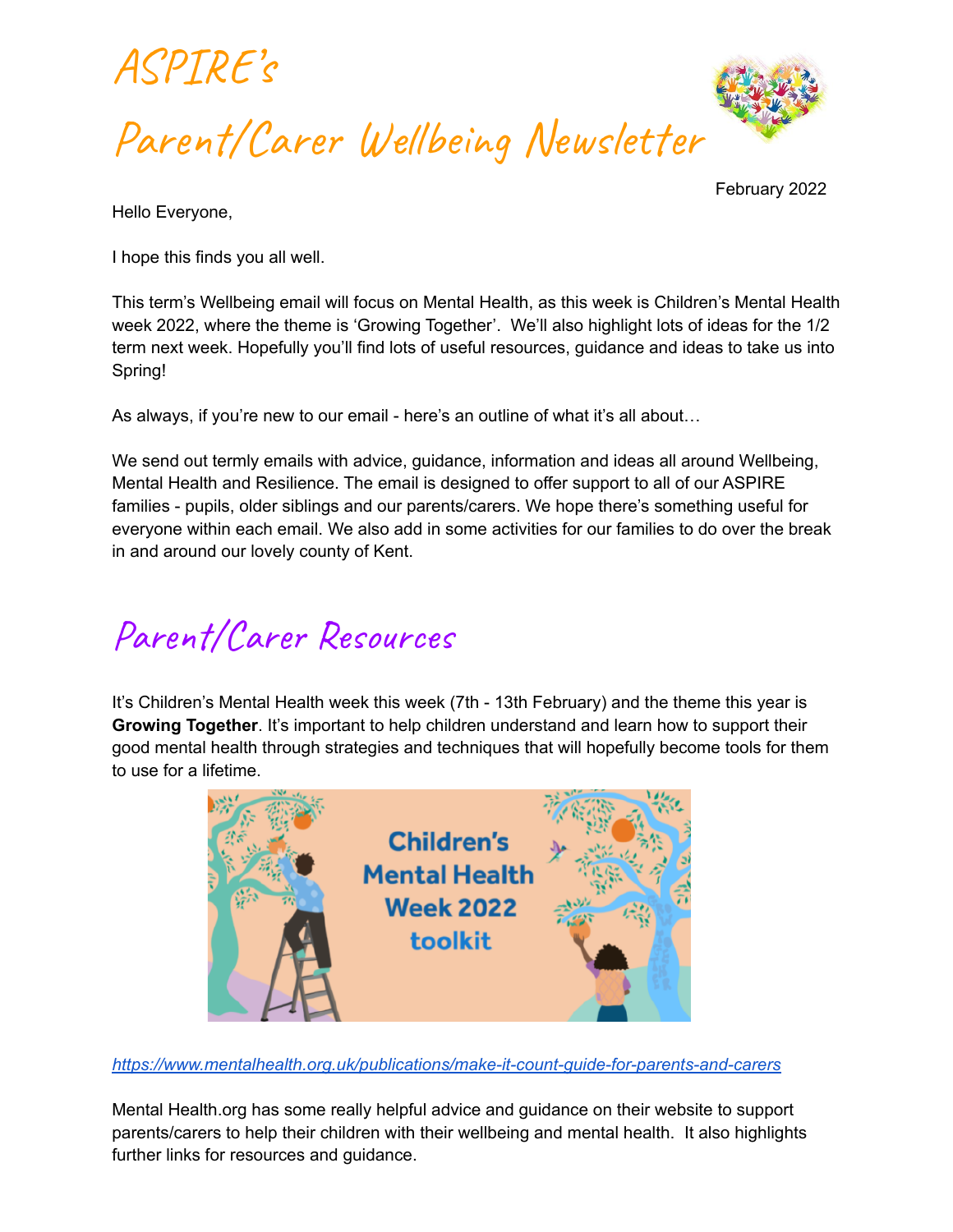When we become anxious, worried or stressed, our heart rate is often elevated and our breathing can become panicked and irregular. Controlling our breathing not only helps us to lower our heart rates, but it also helps us to reach a state of feeling calmer and more relaxed in that moment.

Below is a link to 10 ways of helping children and adults to breathe when feeling anxious or upset. At ASPIRE, we focus on Mindfulness Breathing, which combines both 9 and 10. It helps the heart rate to calm and the mind to focus on your breath, rather than 'the worry'. This way, you can then calmly talk about whatever it is you might need support with at that moment.

[https://www.goodto.com/wellbeing/breathing-exercises-for-anxiety-adults-kids-techniques-56902](https://www.goodto.com/wellbeing/breathing-exercises-for-anxiety-adults-kids-techniques-569023) [3](https://www.goodto.com/wellbeing/breathing-exercises-for-anxiety-adults-kids-techniques-569023)

Place2Be is a wonderful website, where their resources are free to parents and carers to help support children. The link below is specifically focusing on this Children's Mental Health Week.

#### <https://www.childrensmentalhealthweek.org.uk/parents-and-carers/>

The NHS Emotional Wellbeing Team launched three sessions for parents/carers back in December for January and February of this year. I know we have sent this out before, but we thought it was worth highlighting it again, as their last one is coming up this Thursday 10th February.



'Supporting your child with worries and fears' is this Thursday, 9.30 - 11.00. Below is the link to the workshop.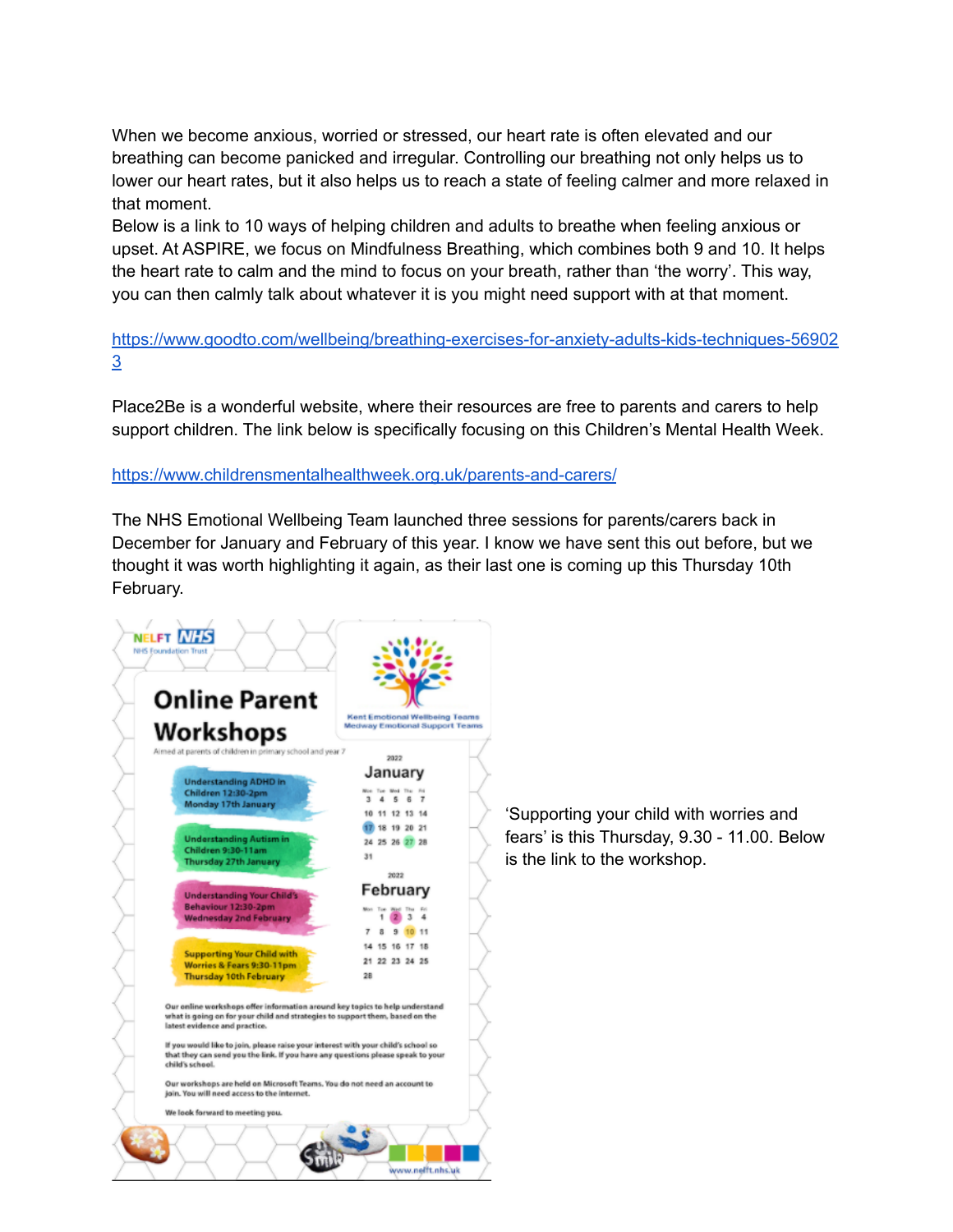[https://teams.microsoft.com/\\_#/l/meetup-join/19:meeting\\_NmMwNWQ4MzAtMDAxMS00YzU2L](https://teams.microsoft.com/_#/l/meetup-join/19:meeting_NmMwNWQ4MzAtMDAxMS00YzU2LTlhN2EtYzcwOGEwNTU2NGEz@thread.v2/0?context=%7B%22Tid%22:%22c098d55f-2963-41dd-927e-a5429df62204%22,%22Oid%22:%221f3ab7cb-b092-4963-ab97-29f8d3ad8cc0%22%7D&anon=true&deeplinkId=a4883e5a-1e15-4d21-8a30-2b7d27f5dcde) [TlhN2EtYzcwOGEwNTU2NGEz@thread.v2/0?context=%7B%22Tid%22:%22c098d55f-2963-41](https://teams.microsoft.com/_#/l/meetup-join/19:meeting_NmMwNWQ4MzAtMDAxMS00YzU2LTlhN2EtYzcwOGEwNTU2NGEz@thread.v2/0?context=%7B%22Tid%22:%22c098d55f-2963-41dd-927e-a5429df62204%22,%22Oid%22:%221f3ab7cb-b092-4963-ab97-29f8d3ad8cc0%22%7D&anon=true&deeplinkId=a4883e5a-1e15-4d21-8a30-2b7d27f5dcde) [dd-927e-a5429df62204%22,%22Oid%22:%221f3ab7cb-b092-4963-ab97-29f8d3ad8cc0%22%7](https://teams.microsoft.com/_#/l/meetup-join/19:meeting_NmMwNWQ4MzAtMDAxMS00YzU2LTlhN2EtYzcwOGEwNTU2NGEz@thread.v2/0?context=%7B%22Tid%22:%22c098d55f-2963-41dd-927e-a5429df62204%22,%22Oid%22:%221f3ab7cb-b092-4963-ab97-29f8d3ad8cc0%22%7D&anon=true&deeplinkId=a4883e5a-1e15-4d21-8a30-2b7d27f5dcde) [D&anon=true&deeplinkId=a4883e5a-1e15-4d21-8a30-2b7d27f5dcde](https://teams.microsoft.com/_#/l/meetup-join/19:meeting_NmMwNWQ4MzAtMDAxMS00YzU2LTlhN2EtYzcwOGEwNTU2NGEz@thread.v2/0?context=%7B%22Tid%22:%22c098d55f-2963-41dd-927e-a5429df62204%22,%22Oid%22:%221f3ab7cb-b092-4963-ab97-29f8d3ad8cc0%22%7D&anon=true&deeplinkId=a4883e5a-1e15-4d21-8a30-2b7d27f5dcde)

### Resources for older siblings

Mental Health UK have launched 'Bloom', which is a programme based around supporting 14-18 year olds. They have now launched a resource library for parents and carers, with help and guidance to support young people.

<https://mentalhealth-uk.org/help-and-information/advice-for-parents-and-guardians/>

Young Minds is a UK charity that supports young people, as well as parents/carers with mental health and emotional wellbeing. The link below takes you to their homepage, which offers the options at the bottom of the screen to access information, guidance and advice tailored to whether you are a young person or parent/carer and your exact needs.

<https://www.youngminds.org.uk/>

### Resources for you

As a parent or carer, we understand how daily life can be difficult to juggle the daily challenges and stresses… whether that's looking after your family, looking after other loved ones, as well as going out to work. We understand that life can be hard sometimes and that's OK to admit it. Below are some links to advice and guidance to help you look after yourself, whilst looking after everyone else… because you're important too.

Back in January the NHS launched a national Mental Health Campaign, using John Lennon's famous 'Help!'.

[https://www.england.nhs.uk/2022/01/nhs-launches-landmark-mental-health-campaign-with-help](https://www.england.nhs.uk/2022/01/nhs-launches-landmark-mental-health-campaign-with-help-from-the-beatles/)[from-the-beatles/](https://www.england.nhs.uk/2022/01/nhs-launches-landmark-mental-health-campaign-with-help-from-the-beatles/)

There are 200 Mental Health services nationwide and the link below gives you the opportunity to find one local to you and access their services if needed.

<https://mentalhealth-uk.org/support-and-services/find-local-support/>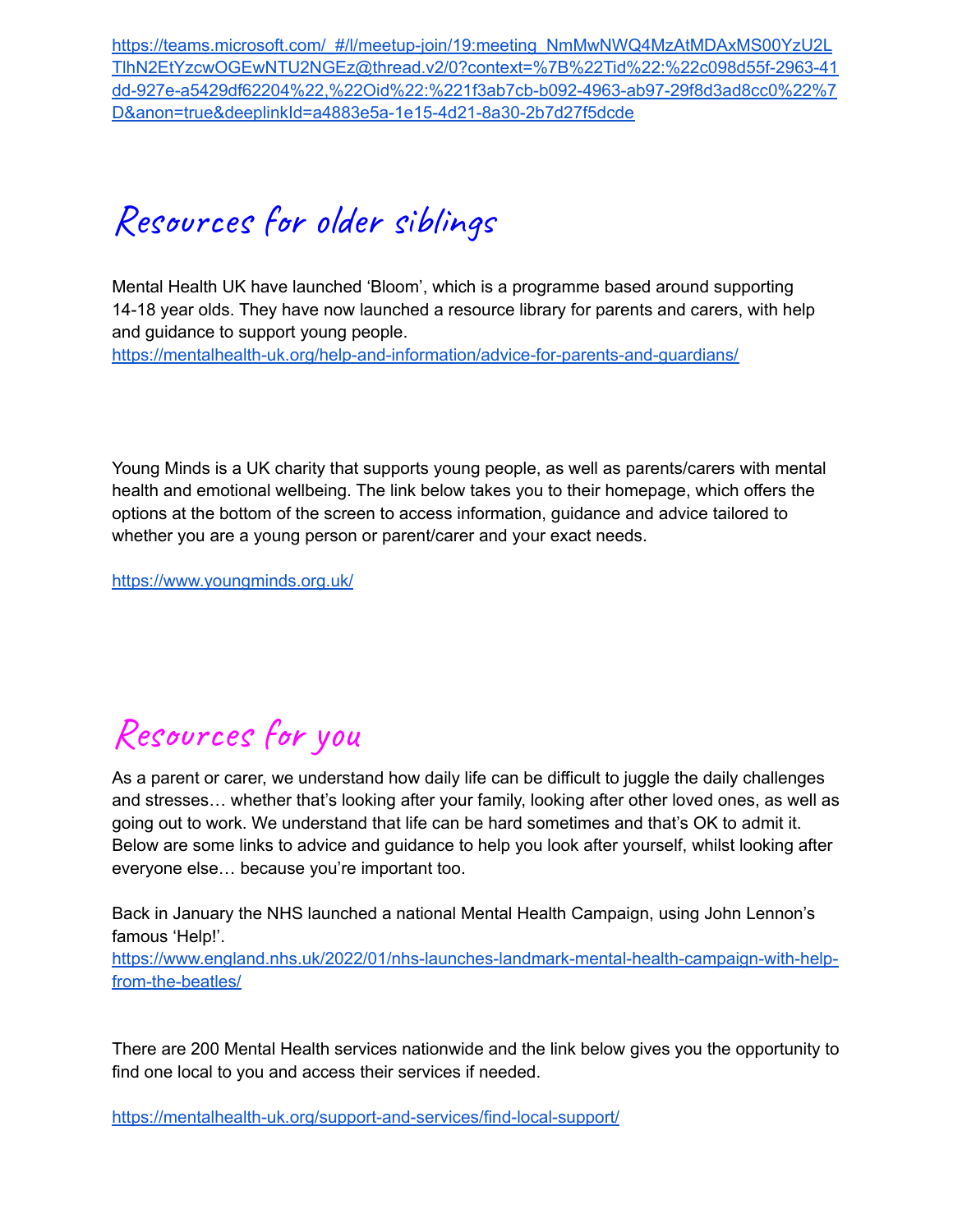

Clic is a parenting hub that has also just been launched to help with supporting everyone's mental health in our everyday, busy lives. They do ask you to register, but it is free to do so.

<https://parentinghub.clic-uk.org/>

## Half Term fun for the family

<https://www.visitkent.co.uk/visit-kent-blog/half-term-in-kent-2022/>

<https://kentattractions.co.uk/outing-ideas/february-half-term/>

<https://www.kentonline.co.uk/whats-on/news/half-term-fun-this-february-across-kent-260502/>

Above are a wealth of ideas for attractions and days out for half term in and around Kent. If you'd like to travel a little farer afield and enjoy London, below is a link to their half term attractions too.

<https://www.visitlondon.com/things-to-do/event/45089111-february-half-term-in-london>

With money not always in abundance, especially at this time of the year, the link below highlights some activities that cost very little, or don't cost a penny. This Feb half term they are evn swapping £2 lottery tickets for a £25 discount on attractions.

[https://www.kentonline.co.uk/kent/news/how-to-swap-a-2-lotto-ticket-for-a-cheap-half-term-outin](https://www.kentonline.co.uk/kent/news/how-to-swap-a-2-lotto-ticket-for-a-cheap-half-term-outing-261631/) [g-261631/](https://www.kentonline.co.uk/kent/news/how-to-swap-a-2-lotto-ticket-for-a-cheap-half-term-outing-261631/)

And these are completely free to visit…

- Viking Ship Hugin, Ramsgate.
- Biddenden Vineyards, Biddenden.
- Walks in Kent.
- Maidstone Museums
- Rochester Cathedral, Rochester.
- Canterbury Norman Castle, Canterbury.
- Eynsford Castle, Eynsford.
- The Old Brook Pumping Station, Chatham

And although this was published in 2020, I think the link below has some lovely ideas if you'd like to stay indoors, or the weather isn't kind to us next week. Thank you Good Housekeeping :)